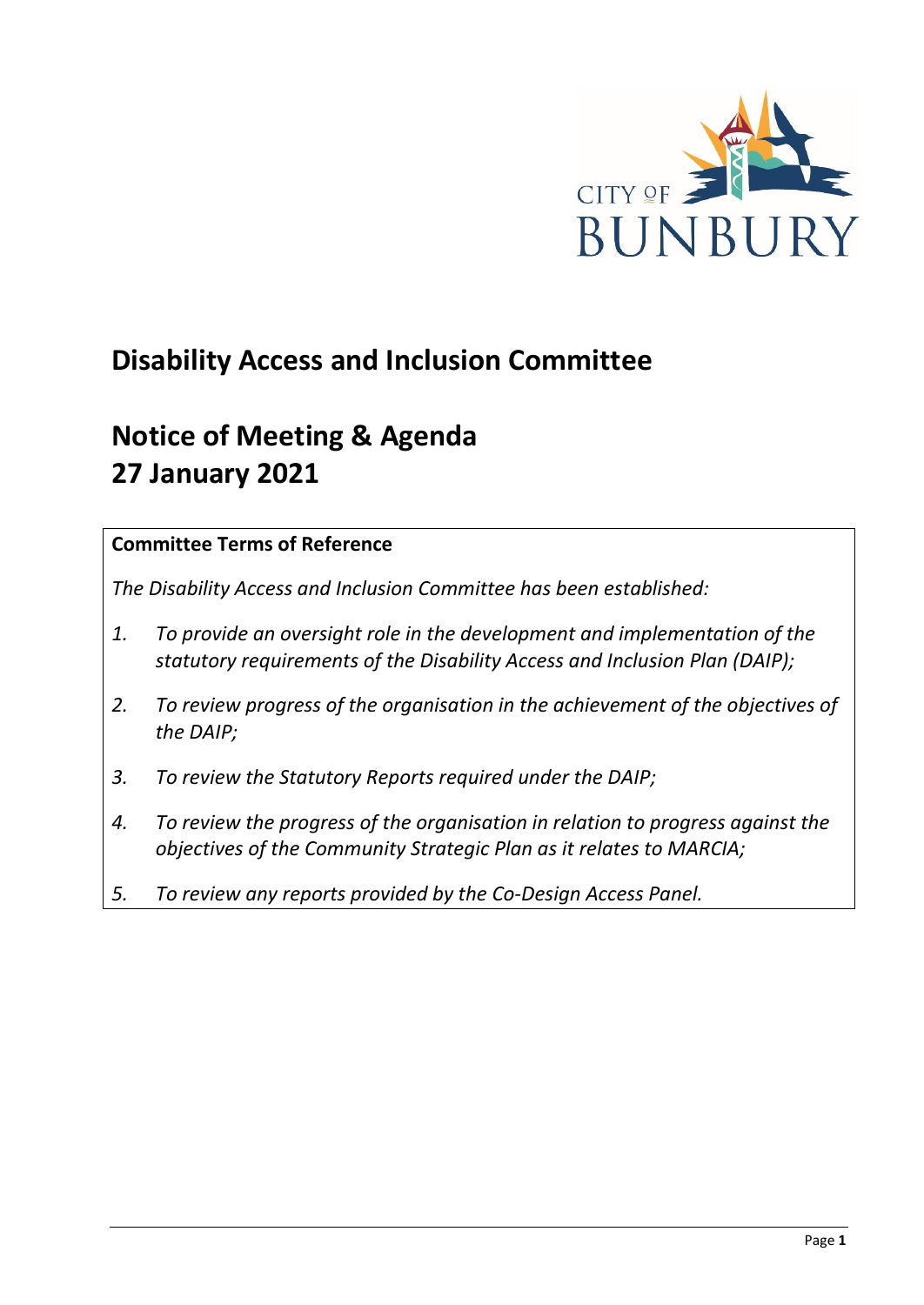### **Table of Contents**

Item No

### Page No

| 1. |     |                                                                     |  |  |
|----|-----|---------------------------------------------------------------------|--|--|
| 2. |     |                                                                     |  |  |
| 3. |     |                                                                     |  |  |
| 4. |     |                                                                     |  |  |
|    | 4.1 |                                                                     |  |  |
|    | 4.2 |                                                                     |  |  |
| 5. |     |                                                                     |  |  |
| 6. |     |                                                                     |  |  |
| 7. |     |                                                                     |  |  |
| 8. |     |                                                                     |  |  |
|    | 8.1 |                                                                     |  |  |
|    | 8.2 |                                                                     |  |  |
|    | 8.3 |                                                                     |  |  |
| 9. |     |                                                                     |  |  |
|    |     |                                                                     |  |  |
|    |     |                                                                     |  |  |
|    |     |                                                                     |  |  |
|    |     |                                                                     |  |  |
|    |     | 12.1 Response to Previous Questions from Members taken on Notice  8 |  |  |
|    |     |                                                                     |  |  |
|    |     |                                                                     |  |  |
|    |     |                                                                     |  |  |
|    |     |                                                                     |  |  |
|    |     |                                                                     |  |  |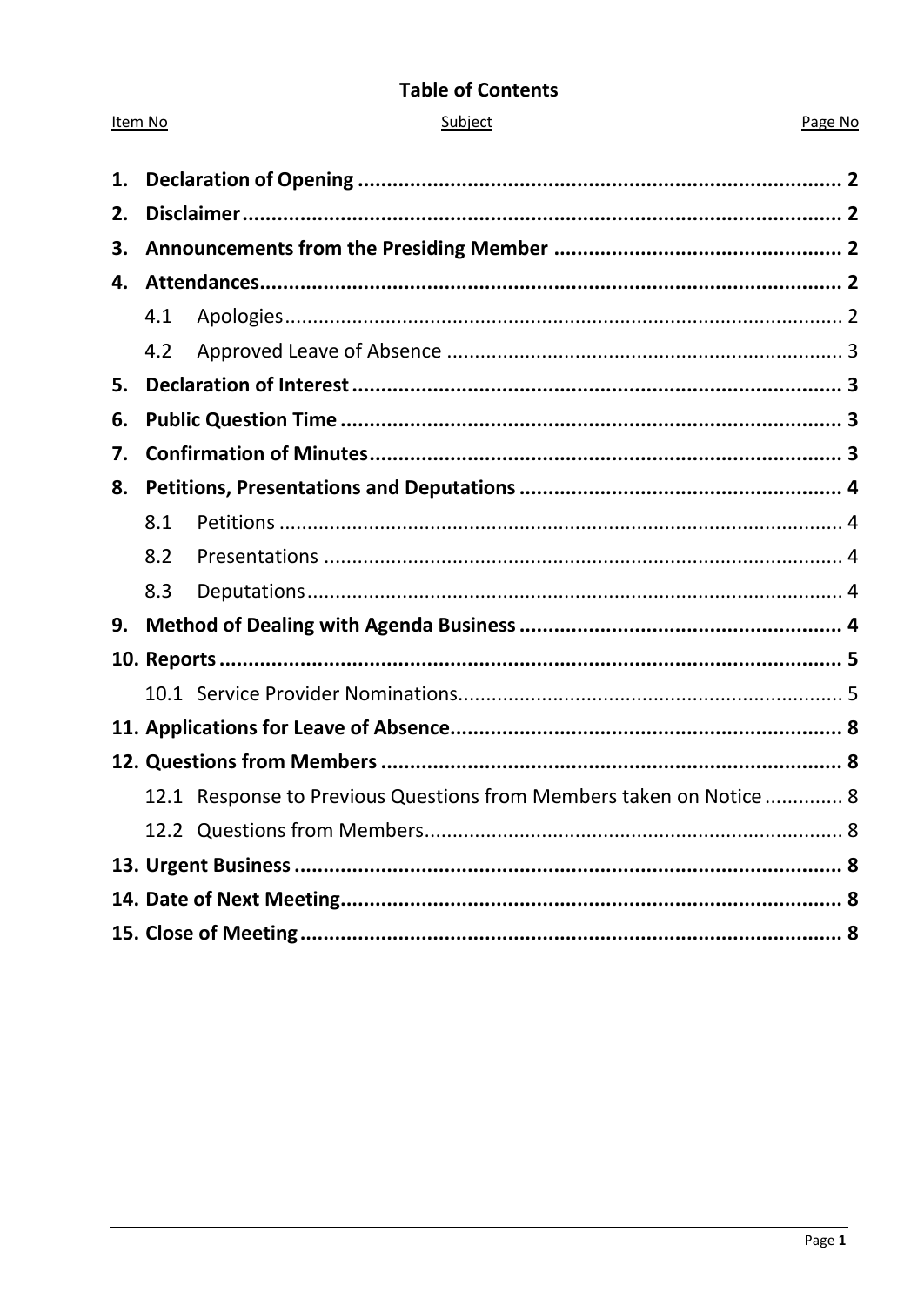# **Acknowledgement of Country**

\_\_\_\_\_\_\_\_\_\_\_\_\_\_\_\_\_\_\_\_\_\_\_\_\_\_\_\_\_\_\_\_\_\_\_\_\_\_\_\_\_\_\_\_\_\_\_\_\_\_\_\_\_\_\_\_\_\_\_\_\_\_\_\_\_\_\_\_\_\_\_\_\_\_\_\_\_\_\_\_\_\_\_\_\_\_\_\_\_\_\_\_\_\_\_

We acknowledge the Traditional Custodians of this land, the Wardandi Noongar people, and pay our respects to Elders past, present and future.

## **Vision**

Bunbury: welcoming and full of opportunities.

## **Organisational Values**

### #WEARECOB

| <b>WE ARE COMMUNITY</b> | We are one team<br>We keep each other safe<br>We display empathy and respect<br>We have fun and celebrate our successes<br>We work together to achieve great<br>outcomes                                                               |
|-------------------------|----------------------------------------------------------------------------------------------------------------------------------------------------------------------------------------------------------------------------------------|
| <b>WE ARE OPEN</b>      | We are open to opportunities<br>We actively listen and think things through<br>We are inclusive and treat everyone equally<br>We are honest and open in our<br>communications<br>We are open to feedback to improve our<br>performance |
| <b>WE ARE BRAVE</b>     | We lead the change, we own it<br>We trust and empower each other<br>We have the difficult conversations early<br>We hold ourselves to the highest standard<br>We have the courage to improve and<br>simplify                           |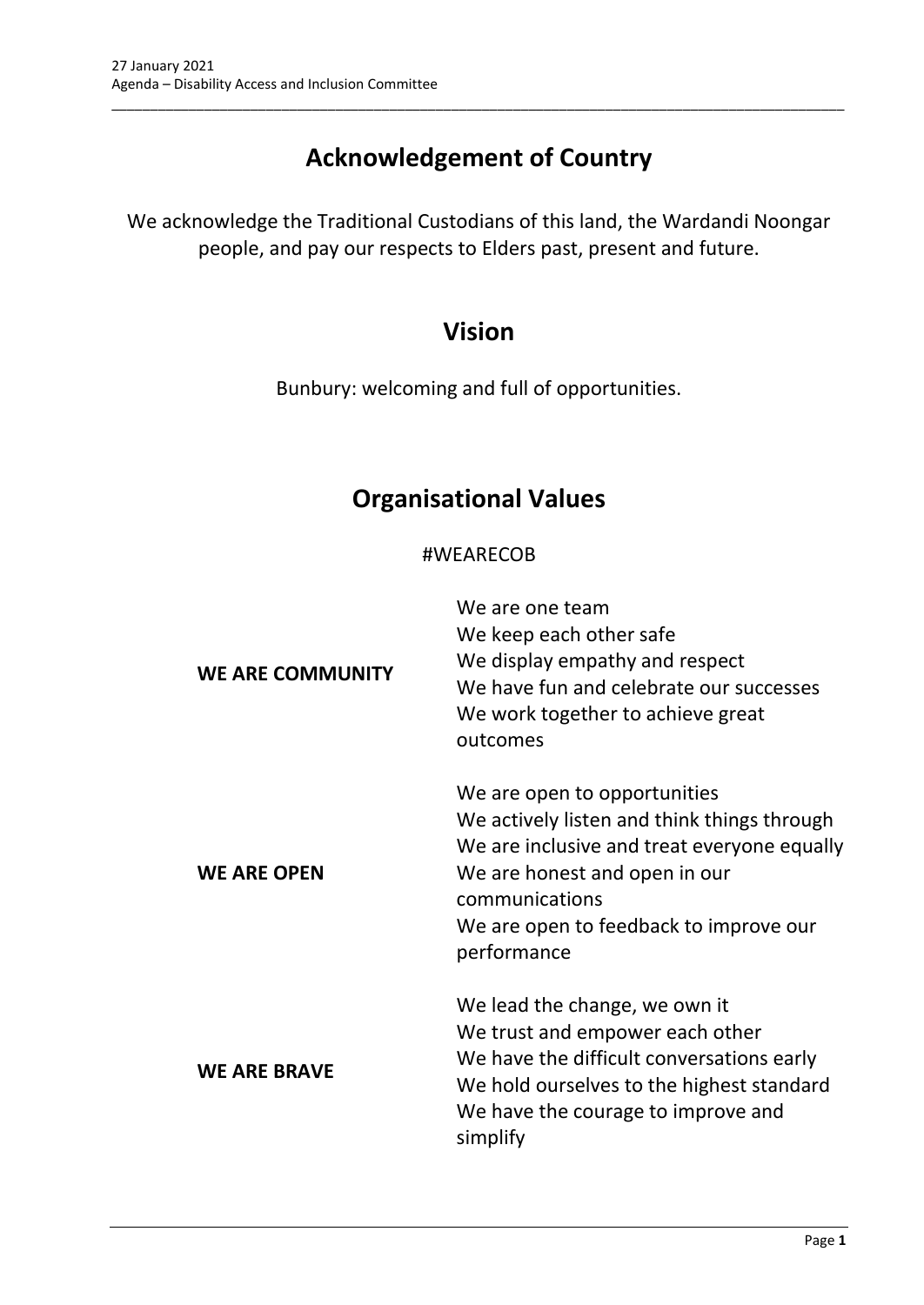

# **Disability Access and Inclusion Committee Notice of Meeting**

Dear Committee Members

The next Ordinary Meeting of the Disability Access and Inclusion Committee will be held in the *Ocean Room,* 2-4 Stephen Street, Bunbury, on 27 January 2021 at 4:00pm.

Signed: **Gary Barbour Director Sustainable Communities**

## **Agenda 27 January 2021**

Members of the public to note that recommendations made by this committee are not final and will be subject to adoption (or otherwise) at a future meeting of the Bunbury City Council.

### *Committee Members:*

| <b>Member Name</b>       | <b>Representing</b>                                  |
|--------------------------|------------------------------------------------------|
| Cr Karen Turner          | <b>Councillor Representative</b>                     |
| <b>Cr Michelle Steck</b> | <b>Councillor Representative</b>                     |
| <b>Charmaine Herbst</b>  | <b>Community Service Organisation Representative</b> |
| <b>Mark Blowers</b>      | <b>Community Representative</b>                      |
| Melissa Portolan         | <b>Community Representative</b>                      |
| Jessica Te Ngaio         | <b>Community Representative</b>                      |
| Mal Osborne              | <b>Chief Executive Officer</b>                       |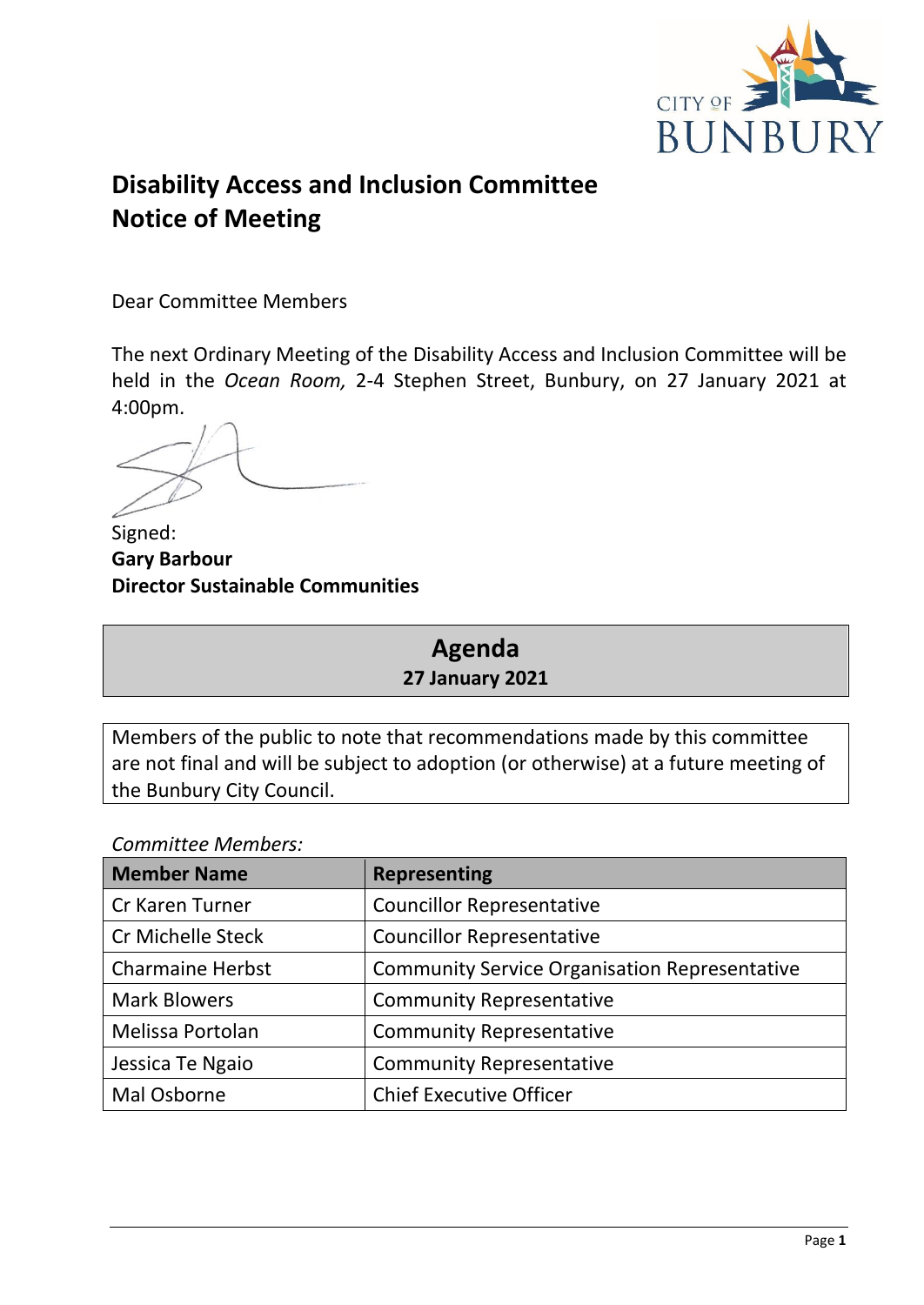*Support Staff:*

| <b>Name</b>       | <b>Title</b>                                       |
|-------------------|----------------------------------------------------|
| Danika Wellington | A/Senior Community Partnerships Officer            |
| Steve de Meillon  | <b>Team Leader Community Partnerships</b>          |
| Sarah Upton       | <b>Manager Community Services</b>                  |
| Liz Allan         | Executive Assistant (Research and Projects) to the |
|                   | <b>Director Sustainable Communities</b>            |

\_\_\_\_\_\_\_\_\_\_\_\_\_\_\_\_\_\_\_\_\_\_\_\_\_\_\_\_\_\_\_\_\_\_\_\_\_\_\_\_\_\_\_\_\_\_\_\_\_\_\_\_\_\_\_\_\_\_\_\_\_\_\_\_\_\_\_\_\_\_\_\_\_\_\_\_\_\_\_\_\_\_\_\_\_\_\_\_\_\_\_\_\_\_\_

## <span id="page-4-0"></span>**1. Declaration of Opening**

The Presiding Member declared the meeting open at \_\_\_\_\_\_\_\_\_\_\_\_\_\_pm.

## <span id="page-4-1"></span>**2. Disclaimer**

Not applicable to this committee.

## <span id="page-4-2"></span>**3. Announcements from the Presiding Member**

## <span id="page-4-3"></span>**4. Attendances**

### <span id="page-4-4"></span>**4.1 Apologies**

Mark Blowers will be an apology for the meeting.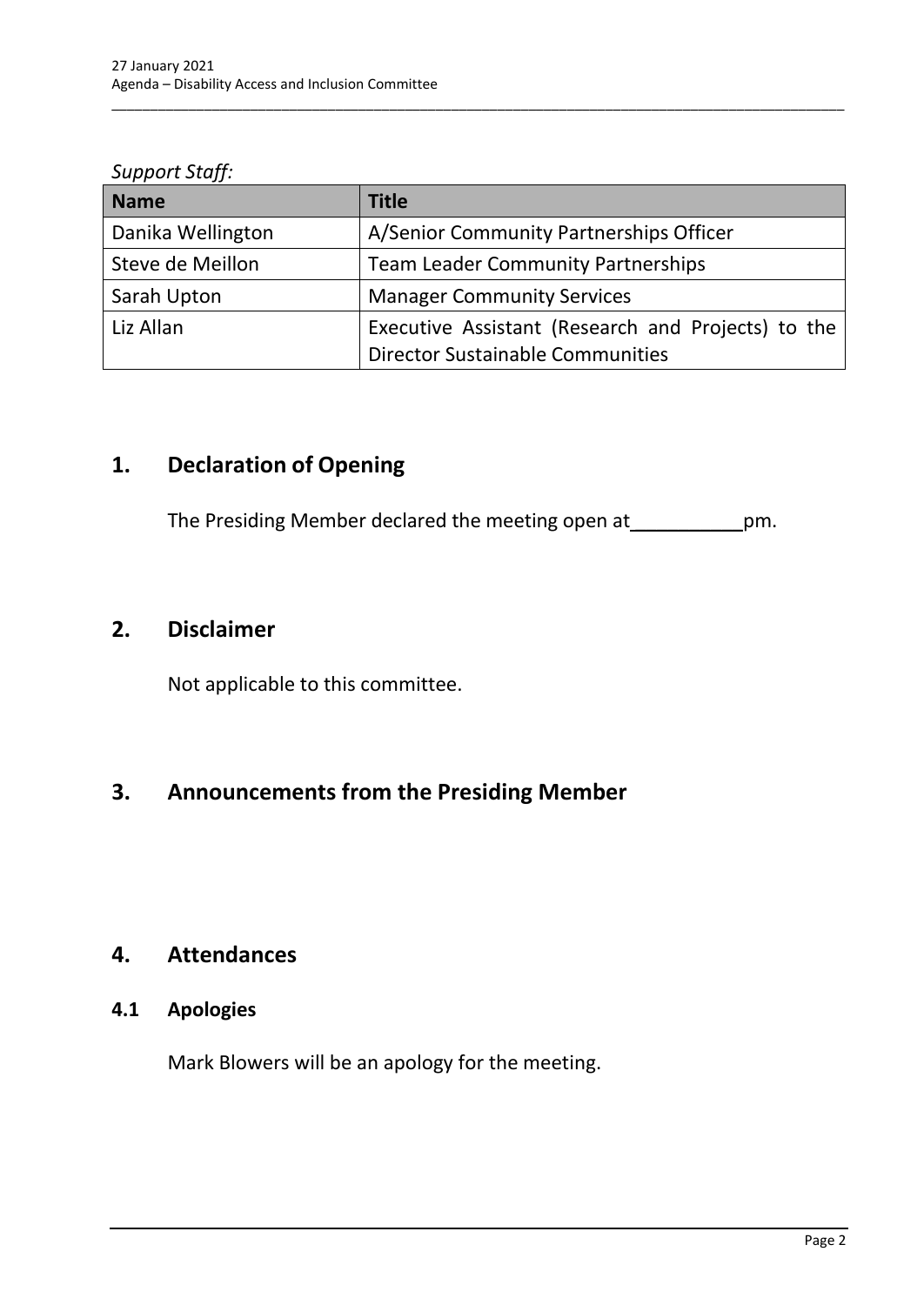### <span id="page-5-0"></span>**4.2 Approved Leave of Absence**

## <span id="page-5-1"></span>**5. Declaration of Interest**

IMPORTANT: Committee members to complete a "Disclosure of Interest" form for each item on the agenda in which they wish to disclose a financial/proximity/impartiality interest. They should give the form to the Presiding Member before the meeting commences. After the meeting, the form is to be forwarded to the Administration Services Section for inclusion in the Corporate Financial Disclosures Register.

\_\_\_\_\_\_\_\_\_\_\_\_\_\_\_\_\_\_\_\_\_\_\_\_\_\_\_\_\_\_\_\_\_\_\_\_\_\_\_\_\_\_\_\_\_\_\_\_\_\_\_\_\_\_\_\_\_\_\_\_\_\_\_\_\_\_\_\_\_\_\_\_\_\_\_\_\_\_\_\_\_\_\_\_\_\_\_\_\_\_\_\_\_\_\_

## <span id="page-5-2"></span>**6. Public Question Time**

Not applicable to this committee.

## <span id="page-5-3"></span>**7. Confirmation of Minutes**

The Minutes of the meeting of the Disability Access and Inclusion Committee Meeting held 29 July 2020 had been circulated.

### **Recommendation**

That the Minutes of the Disability Access and Inclusion Committee Meeting held 29 July 2020 be confirmed as a true and correct record.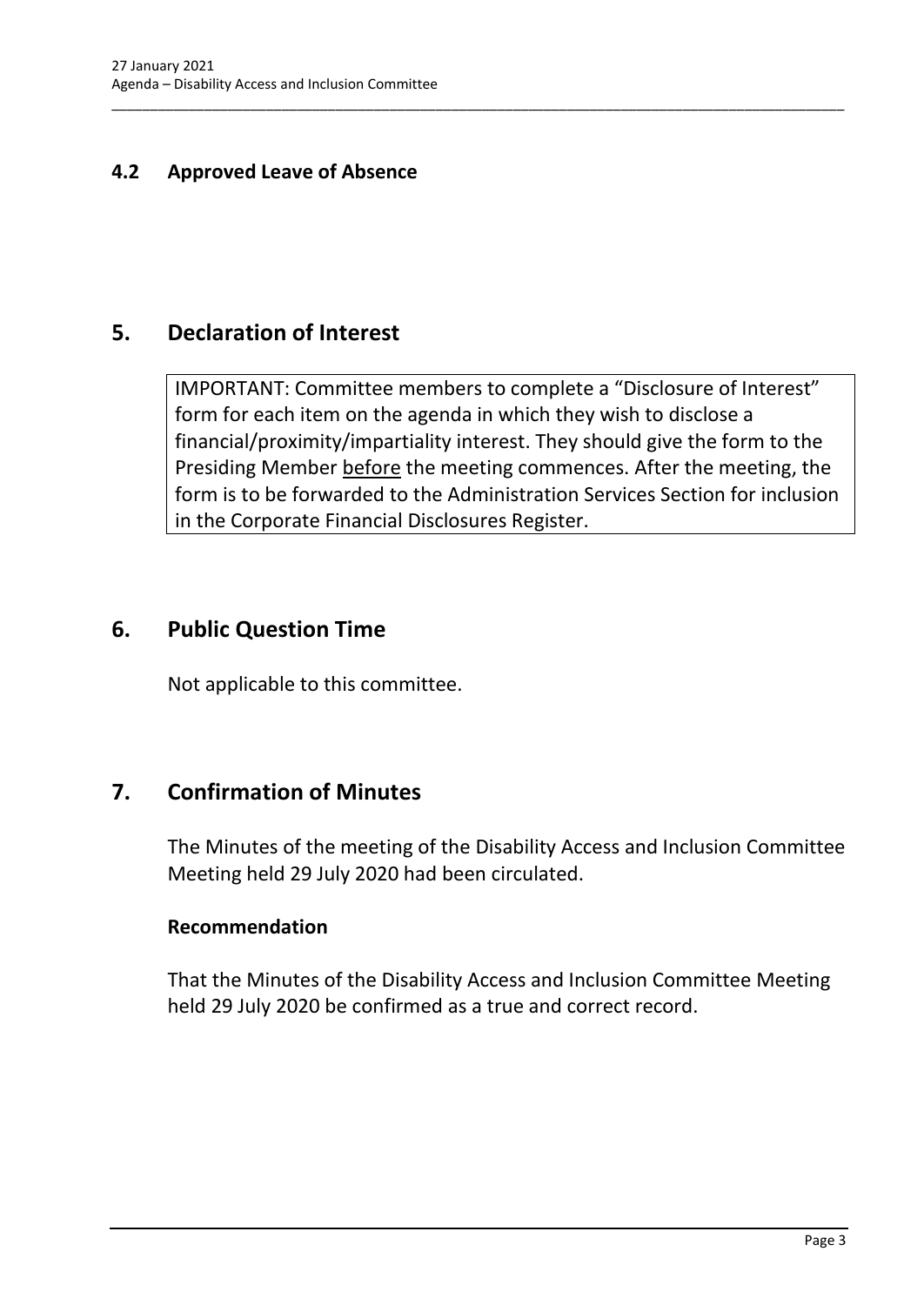## <span id="page-6-0"></span>**8. Petitions, Presentations and Deputations**

\_\_\_\_\_\_\_\_\_\_\_\_\_\_\_\_\_\_\_\_\_\_\_\_\_\_\_\_\_\_\_\_\_\_\_\_\_\_\_\_\_\_\_\_\_\_\_\_\_\_\_\_\_\_\_\_\_\_\_\_\_\_\_\_\_\_\_\_\_\_\_\_\_\_\_\_\_\_\_\_\_\_\_\_\_\_\_\_\_\_\_\_\_\_\_

### <span id="page-6-1"></span>**8.1 Petitions**

Nil

#### <span id="page-6-2"></span>**8.2 Presentations**

## <span id="page-6-3"></span>**8.3 Deputations**

## <span id="page-6-4"></span>**9. Method of Dealing with Agenda Business**

Items are dealt with in the order that they appear.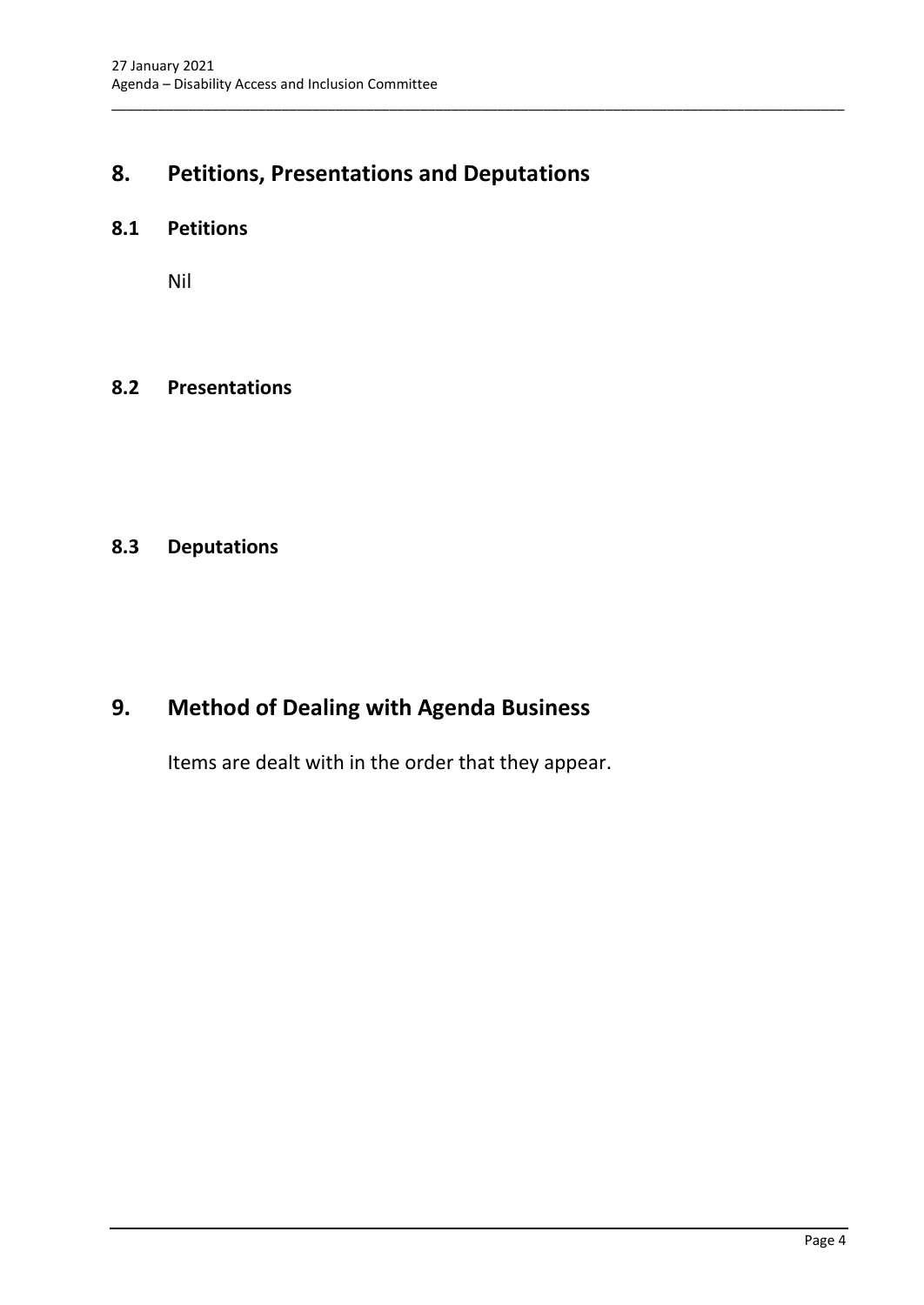## <span id="page-7-0"></span>**10. Reports**

#### <span id="page-7-1"></span>**10.1 Service Provider Nominations**

| <b>Applicant/Proponent:</b> | Internal                                          |
|-----------------------------|---------------------------------------------------|
| <b>Responsible Officer:</b> | Danika Wellington, Community Partnerships Officer |
| <b>Responsible</b>          | Sarah Upton, Manager Community Services           |
| Manager:                    |                                                   |
| <b>Executive:</b>           | Gary Barbour, Director Sustainable Communities    |
| <b>Authority/Discretion</b> | Review<br>Advocacy                                |
|                             | Executive/Strategic<br>Quasi-Judicial             |
|                             | Information<br>Legislative<br>$\boxtimes$         |
|                             | <b>Purposes</b>                                   |
| <b>Attachments:</b>         | Nil                                               |

\_\_\_\_\_\_\_\_\_\_\_\_\_\_\_\_\_\_\_\_\_\_\_\_\_\_\_\_\_\_\_\_\_\_\_\_\_\_\_\_\_\_\_\_\_\_\_\_\_\_\_\_\_\_\_\_\_\_\_\_\_\_\_\_\_\_\_\_\_\_\_\_\_\_\_\_\_\_\_\_\_\_\_\_\_\_\_\_\_\_\_\_\_\_\_

#### **Summary**

The vacant service provider position on the Disability Access and Inclusion Committee (DAIC) has been filled with the successful candidate Wanslea NDIS.

#### **Executive Recommendation**

That the Disability Access and Inclusion Committee note the information presented in this report.

#### **Strategic Relevance**

| Theme 1:       | Our community and culture                                                                               |
|----------------|---------------------------------------------------------------------------------------------------------|
| Goal:          | A safe, healthy and cohesive community, with a rich<br>cultural life, and supportive social environment |
| Objective 1.5: | Establish Bunbury as the Most Accessible Regional City in<br>Australia by 2020                          |

#### **Regional Impact Statement**

The Disability Access and Inclusion Committee provides opportunity for community members to contribute to decisions that benefit Bunbury, through input on the provision of accessible and inclusive facilities, open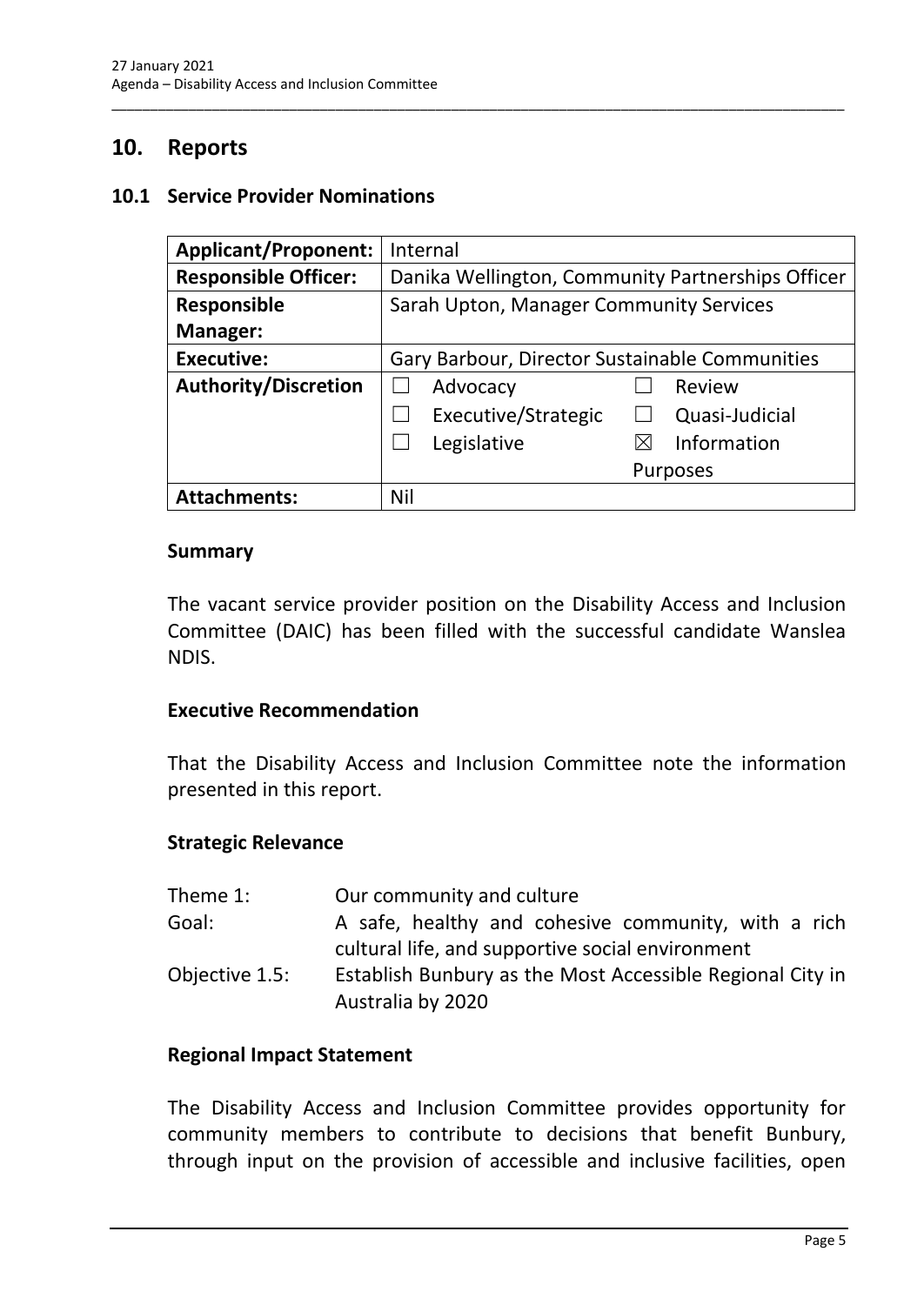spaces, programs and services. This ensures that Bunbury is welcoming and inclusive for all who visit and live in the Bunbury Geographe region.

\_\_\_\_\_\_\_\_\_\_\_\_\_\_\_\_\_\_\_\_\_\_\_\_\_\_\_\_\_\_\_\_\_\_\_\_\_\_\_\_\_\_\_\_\_\_\_\_\_\_\_\_\_\_\_\_\_\_\_\_\_\_\_\_\_\_\_\_\_\_\_\_\_\_\_\_\_\_\_\_\_\_\_\_\_\_\_\_\_\_\_\_\_\_\_

### **Background**

At the Ordinary Council Meeting held 23 June 2020 Council endorsed new Terms of Reference for the Disability Access and Inclusion Committee (Decision 126/20) as recommended by the Disability Access and Inclusion Committee at its Meeting held 27 May 2020. As part of this decision, it was agreed the Committee Membership Composition be amended to include one service provider member on the Disability Access and Inclusion Committee.

At the Ordinary Council Meeting held 27 October 2020 Council endorsed the appointment of Wanslea NDIS and nominated representative Charmaine Herbst (Decision 236/20).

### **Council Policy Compliance**

The DAIC operates under the Council's Code of Conduct.

The City's DAIP commitments are outlined in the Access and Inclusion Council Policy.

## **Legislative Compliance**

*Disability Services Act 1993 (amended 2004) Local Government Act 1995*

## **Officer Comments**

Nominations for the service providers working in the disability, access and inclusion industry opened on Monday 27 July and closed on Wednesday 26 August 2020. Applicants were instructed to apply via the City's online platform, Smartygrants.

The assessment criteria included:

- Background, experience and qualifications
- Organisation's main function of disability, access and inclusion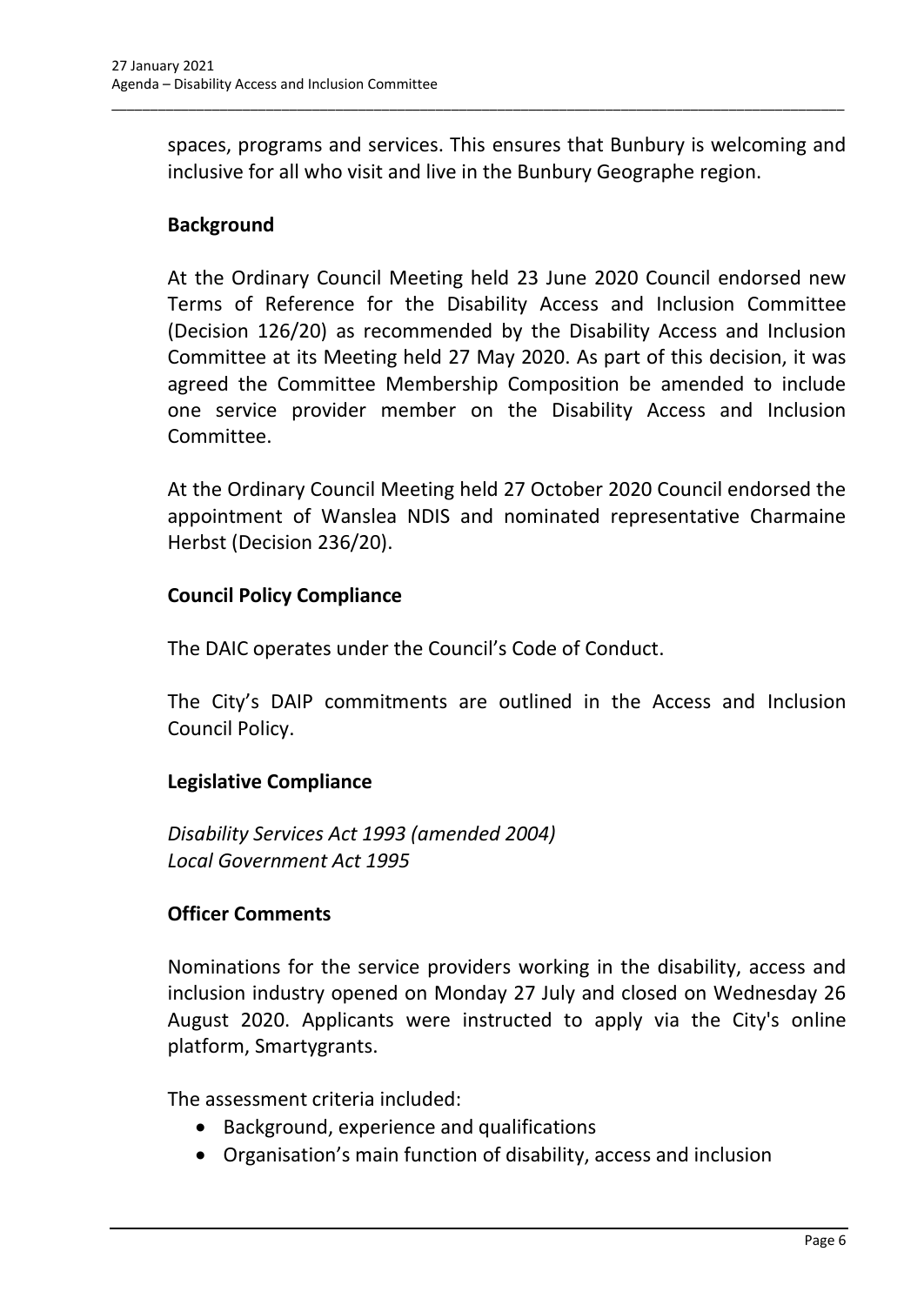- Important issues impacting access and inclusion
- Teamwork experience and consideration of people with varying needs
- Previous involvement in community activities
- Previous membership in community organisations/committees

\_\_\_\_\_\_\_\_\_\_\_\_\_\_\_\_\_\_\_\_\_\_\_\_\_\_\_\_\_\_\_\_\_\_\_\_\_\_\_\_\_\_\_\_\_\_\_\_\_\_\_\_\_\_\_\_\_\_\_\_\_\_\_\_\_\_\_\_\_\_\_\_\_\_\_\_\_\_\_\_\_\_\_\_\_\_\_\_\_\_\_\_\_\_\_

Wanslea's application clearly articulated its strong understanding of the disability, access and inclusion sector including key issues and potential solutions. The nominated representative demonstrated an excellent ability to work collaboratively and build capacity within the community across a wide range of areas within disability, access and inclusion.

## **Analysis of Financial and Budget Implications**

There are no financial or budgetary implications impacting from the recommendations of this report.

## **Community Consultation**

Not applicable

## **Councillor/Officer Consultation**

Not applicable

## **Applicant Consultation**

Not applicable

## **Timeline: Council Decision Implementation**

Not applicable